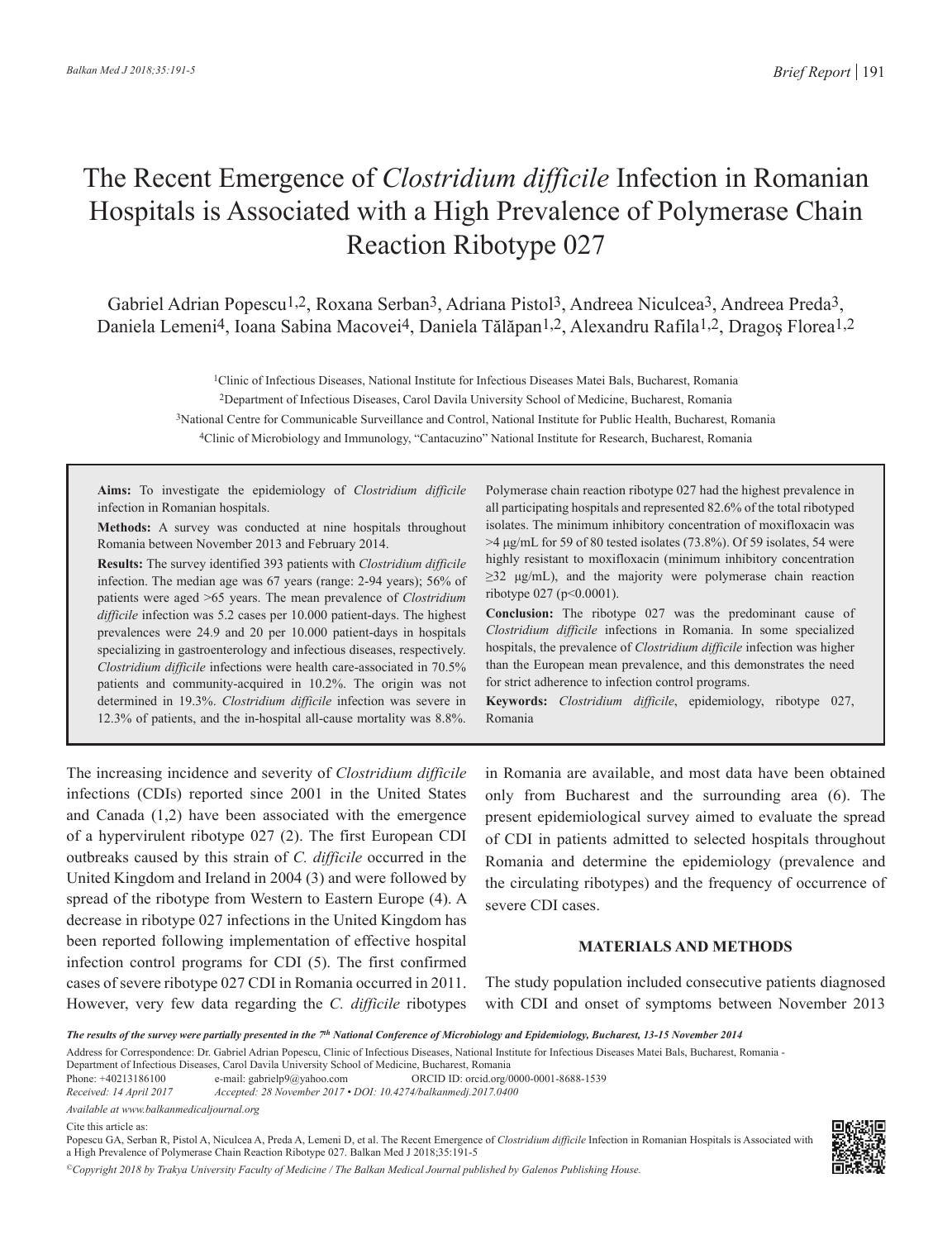and February 2014. The participating hospitals were located in the following six cities in different regions of Romania (Figure 1): Bucharest (H1-H3), Cluj (H4-H5), Iasi (H6), Targu Mures (H7), Brasov (H8) and Timisoara (H9). Of the nine participating hospitals, seven are general hospitals; the others are specialized in infectious diseases (H1) and gastroenterology (H5), respectively. The study data were collected, anonymized, and provided by the National Institute for Public Health.

## **Definitions**

# *Diagnosis*

A confirmed CDI was defined according to the criteria of the European Society of Clinical Microbiology and Infectious Diseases (7). As the sensitivity of toxin detection assays is variable, some cases were considered as "probable CDI" to avoid false negative results. Probable CDI included cases presenting with consistent risk factors and clinical manifestations, negative microbiological tests for CDI and for other etiologies, and a physician's recommendation for treatment of CDI.

# *The origin of Clostridium difficile infections*

The origin of CDI as healthcare-associated (HA) CDI, community-acquired (CA) CDI, or indeterminate was established according to the criteria previously described by Cohen et al. (8).

## *Clinical and epidemiological data collection*

The following data were recorded for each patient: demographics, origin and outcome of CDI, and detection of CDI toxins and ribotype. Hospital prevalence rates were calculated per 10.000 patient-days.



**FIG. 1.** Participating hospitals in Bucharest (H1-H3), Cluj (H4-H5), Iasi (H6), Targu Mures (H7), Brasov (H8), and Timisoara (H9).

# *Microbiological testing*

CDI was diagnosed by detecting toxin A/B in fecal samples obtained from seven of the nine participating hospitals and by polymerase chain reaction (PCR) and/or toxin A/B detection in the other two. Stool samples were collected from the first 20 consecutive patients diagnosed with CDI and sent to the Cantacuzino National Institute for Research (NIR) for ribotyping and to the National Institute for Infectious Diseases (NIID) for real-time PCR identification and moxifloxacin susceptibility testing of *C. difficile*.

# *Toxigenic culture of Clostridium difficile*

At the NIID and NIR, fecal samples were inoculated on the commercial medium CLO (BioMerieux, France) and a *C. difficile* selective agar and then incubated at 37 °C in an anaerobic atmosphere. The presumptive *C. difficile* colonies were subcultured on Columbia agar medium supplemented with 5% sheep blood (BioMerieux, France). *C. difficile* was identified with a Vitek 2 Compact System (BioMerieux, USA) followed by detection of toxins A/B with a *C. difficile* Test Kit (Biotec, Spain).

# *Antimicrobial susceptibility testing*

The identified toxigenic strains were then tested at the NIID for moxifloxacin susceptibility using E-test strips (BioMerieux, USA). The European Committee on Antimicrobial Susceptibility Testing 2014 epidemiological cutoff of 4 µg/mL was used. Due to financial limitations, only the first 80 isolates were tested for moxifloxacin resistance.

# *The detection of the genes encoding Clostridium difficile toxins*

Real-time PCR was used for detecting the C.difficile gene encoding toxin B directly from stool samples using the Xpert *C. difficile* assay (Cepheid, USA). The test also allows presumptive identification of strains of *C. difficile* 027 by detecting genes encoding binary toxin subunits A and B (*cdt*A, *cdt*B) and deletion 117 in the *tcd*C gene.

# *Clostridium difficile polymerase chain reaction ribotyping*

Molecular typing of *C. difficile* isolates was performed at the NIR by PCR ribotyping in agarose gels, as previously described (9). DNA was extracted from *C. difficile* strains using a Chelex resin kit (InstaGene matrix, Bio-Rad) and then used as a template for PCR amplification of 16S and 23S rRNA genes, as previously described (10). The amplification products were visualized on high-resolution 3% MetaPhor agarose gels (Lonza, Rockland, ME, USA) stained with ethidium bromide. The resulting ribotype profiles were identified using a collection of *C. difficile* strains from the European Center for Disease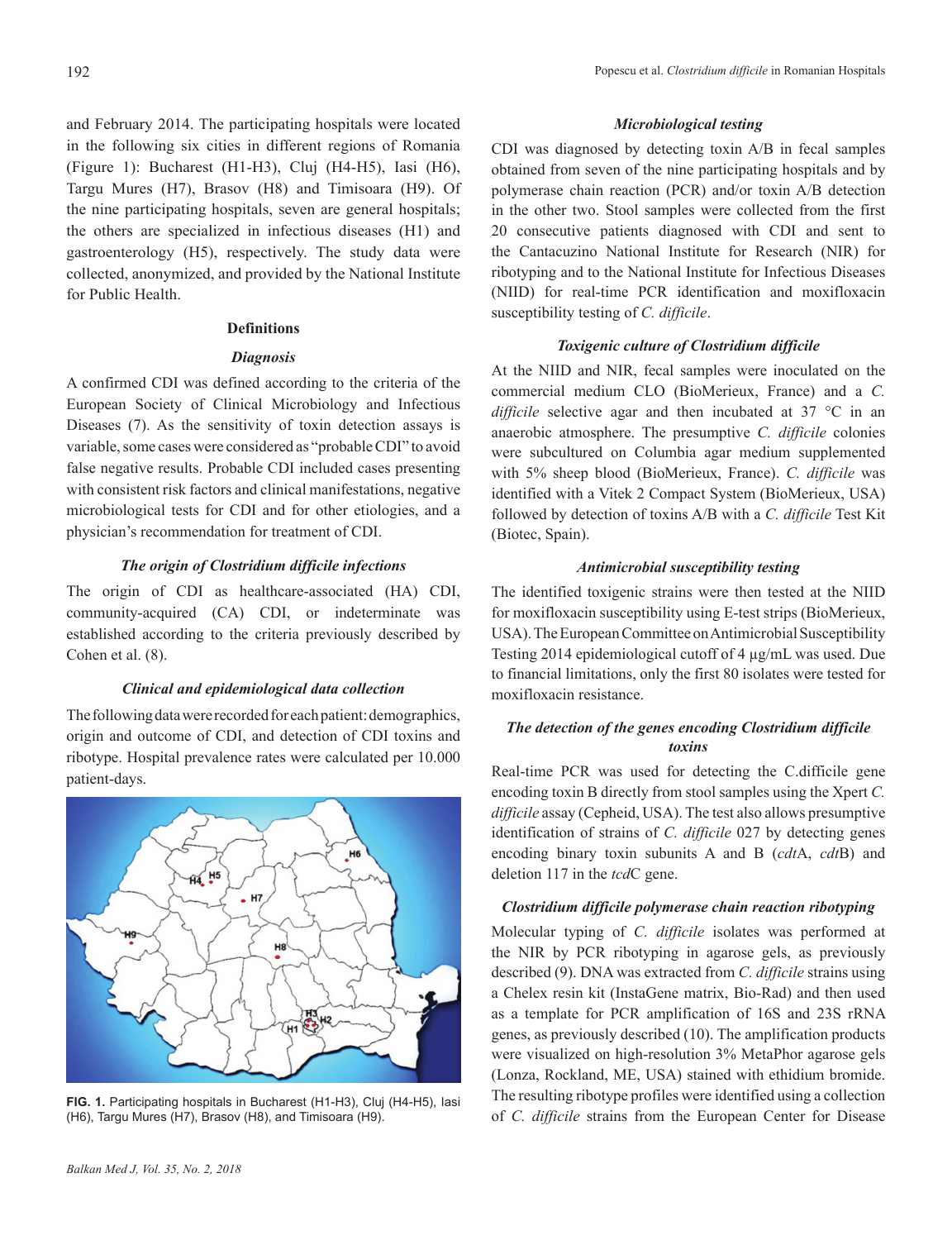Prevention and Control-Brazier library of reference ribotypes  $(11,12)$ .

#### **Statistical analysis**

Categorical variables were reported as percentages, and differences between groups were assessed using Fisher's exact test. All statistical analyses were performed using SPSS 11.0 (SPSS Inc., Chicago, IL, USA). p<0.05 was considered statistically significant.

#### **RESULTS**

#### **Patients and** *Clostridium difficile* **infections diagnosis**

During the 4 months of the survey, 393 patients were diagnosed with CDI, among which 255 had a confirmed CDI and 138 had a probable CDI. The CDI diagnosis was confirmed at local laboratories by *C. difficile* toxin detection for 126 patients and by PCR detection of *C. difficile* toxin genes for 129 patients. The mean prevalence during the surveillance period was 5.19 CDI cases per 10.000 patient-days. The highest prevalence rates of CDI were observed in the two monospeciality hospitals, H5 (24.86 per 10.000 patient-days) and H1 (20.02 per 10.000 patient-days). At other hospitals, the prevalence rates ranged from 1.37 in H4 to 14 per 10.000 patient-days in H2 (Table 1). The proportion of patients aged >65 years was 56% (220 cases), and the median age was 67 years (range: 2-94 years). Of the 393 CDI cases, 277 (70.5%) were HA-CDI, 40 (10.2%) were CA-CDI, and the remaining 76 (19.3%) were of indeterminate origin. Overall, HA-CDI cases were predominant in each hospital, but the HA-CDI/CA-CDI ratio ranged from 2.2 at H7 to 17.2 at H6. All but one of the 13 tested isolates from CA-CDI cases belonged to the PCR-027 ribotype and/or were binary toxin positive.

**TABLE 1.** Collaborating hospitals and prevalence of *Clostridium difficile* infection during the study period

| Hospital         | Number of<br>beds                                      | Type     | Prevalence per 10.000 patient-<br>days (definite and probable cases) |
|------------------|--------------------------------------------------------|----------|----------------------------------------------------------------------|
| H1               | 680                                                    | $S$ (ID) | 20.02                                                                |
| H2               | 883                                                    | U        | 14                                                                   |
| H <sub>3</sub>   | 1079                                                   | U        | 3.84                                                                 |
| H <sub>4</sub>   | 1768                                                   | U        | 1.37                                                                 |
| H <sub>5</sub>   | 410                                                    | S(GE)    | 24.86                                                                |
| H <sub>6</sub>   | 1128                                                   | U        | 2.74                                                                 |
| H7               | 1089                                                   | U        | 3.14                                                                 |
| H <sub>8</sub>   | 915                                                    | U        | 2.36                                                                 |
| H <sub>9</sub>   | 1174                                                   | U        | 2.86                                                                 |
| U:<br>university | gastroenterology; CDI: Clostridium difficile infection |          | (multispecialty); S: specialized; ID: infectious<br>disease; GE:     |

## **Molecular characterization of** *Clostridium difficile*

PCR for binary toxin gene detection was positive in 150 stool samples. PCR ribotyping was successful in 87 isolates, resulting in the identification of 11 distinct ribotypes. Ribotype 027 was present in 72 of the 87 ribotype-characterized isolates, representing 82.6% (95% CI: 73.6%-89%). The other ribotypes were 002 (four cases); 018 and 087 (three isolates each); 014 (two cases); and 001, 011, 012, 017, 020, and 106 (one isolate each). Overall, 118 of the 150 positive stool samples had the binary toxin gene, representing 78.7% (95% CI: 71.4%-84.5%). These isolates were predominant at each of the participating hospitals ranging from 69.2% to 100% (Table 2).

## *Clostridium difficile* **infections outcomes**

Forty-five patients (12.3%) with a reported outcome developed severe disease. Of those, 32 patients had a fatal outcome (crude mortality rate =  $8.8\%$ ), seven patients (1.9%) recovered after intensive care, and the remaining six patients (1.6 %) survived after colectomy. The proportion of severe cases ranged between 5.9% at H8 and 25% at H2. The proportions of severe CDIs caused by ribotype 027 (15.4%) and non-027 ribotypes (18.5%) were similar (p=0.80).

### **Moxifloxacin resistance of** *Clostridium difficile* **isolates**

The first 80 *C. difficile* isolates were tested for moxifloxacin susceptibility. The minimum inhibitory concentration (MIC) of moxifloxacin for 59 isolates (73.8%) was  $>4 \mu$ g/mL; 54 of the 59 isolates were highly resistant to moxifloxacin (MIC  $\geq$ 32 μg/mL). The proportion of moxifloxacin-resistant isolates was significantly higher in isolates identified as or presumed to be ribotype 027 (85.5%) than in other ribotypes  $(33.3\%)$  (p<0.0001), and 79.5% of the isolates with very high

**TABLE 2.** Binary toxin positive *Clostridium difficile* isolates in the participating

| hospitals            |                                             |  |  |
|----------------------|---------------------------------------------|--|--|
| Hospital             | Binary toxin positive/total tested isolates |  |  |
| H1                   | 16/18                                       |  |  |
| H2                   | 15/22                                       |  |  |
| H <sub>3</sub>       | 14/18                                       |  |  |
| Bucharest (H1+H2+H3) | 45/59 (76.3%)                               |  |  |
| H4                   | 3/8                                         |  |  |
| H <sub>5</sub>       | 15/18                                       |  |  |
| Cluj $(H4+H5)$       | $18/26(69.2\%)$                             |  |  |
| H6                   | 15/15                                       |  |  |
| H7                   | $23/33(69.6\%)$                             |  |  |
| H <sub>8</sub>       | 4/4                                         |  |  |
| H <sub>9</sub>       | 13/14                                       |  |  |
| <b>Total</b>         | 118/150 (78.7%)                             |  |  |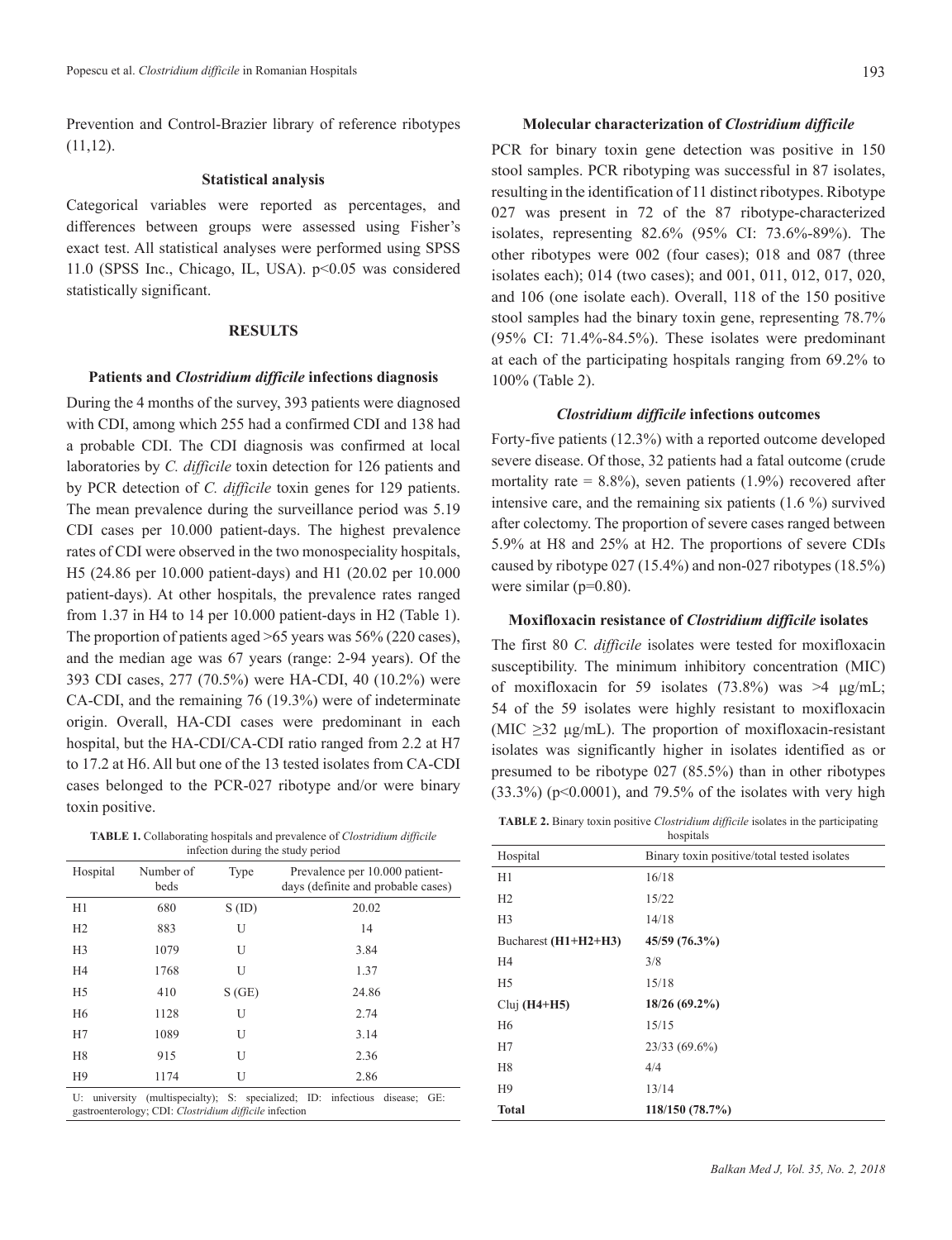moxifloxacin resistance were 79.5% positive versus 27.8% with other ribotypes  $(Z \text{ score} = 4.088, p \le 0.0001)$ .

#### **DISCUSSION**

The epidemiology of CDI has been predominantly investigated in developed countries; however, few data are available in less developed countries and are reported mainly via case reports or reports of isolated hospital outbreaks (13-15). The incidence of ribotype 027 may be underevaluated in countries with limited resources owing to its recent emergence and/or limited availability of diagnostic testing. In the present survey, the estimated prevalence of CDI was lower than the European mean prevalence of seven cases/10.000 patient-days reported by the Euclid study (16). The case density was higher in specialized hospitals (H1 and H5) where patients with diarrhea are usually admitted. Recurrent CDI cases were exclusively managed at these hospitals. However, our data indicated a significant circulation of ribotype 027 in Romania. The global incidence of CDI may be underevaluated. Recently, a point prevalence study conducted at 482 hospitals across 20 European countries reported a high rate (23%) of false negative diagnosis, owing to the limitations of the toxin detection assays (16). Overall, the proportion of missed cases may be higher in areas with both a low sensitivity of toxin detection and a limited awareness of CDI among physicians involved in the management of patients with diarrhea (17). The predominance of ribotype 027 has been repeatedly observed since 2011 in patients with CDI admitted to hospitals in Bucharest, the largest Romanian city (6,18), but there is a lack of ribotype prevalence data from other areas of the country. Our results demonstrated that ribotype 027 is most probably predominant at the national level because >75% of the tested *C. difficile* strains belonged to ribotype 027 and/or were binary toxin positive. There were no significant differences in the prevalence rates of ribotype 027 in any of the participating hospitals. Moreover, the emergence of this epidemic strain is consistent with the other clinical and epidemiological characteristics of CDI reported in this survey, i.e., nearly half the patients were aged <65 years, community-acquired CDIs were reported, the prevalence rate of severe CDI cases and mortality were non-negligible. A study by Spina et al. (19) found that the prevalence of CDI among patients with severe community-acquired diarrhea was higher in Romania than in other European countries. In the present study, nearly 80% of the ribotype 027 isolates were moxifloxacin resistant, which is consistent with the recently reported emergence of moxifloxacin resistance in ribotype 027 and several other ribotypes (20). Our study has several limitations. First, the prevalence of CDI in the participating hospitals may have been underestimated due to the use of several toxin detection tests with variable sensitivity.

Second, not all participating hospitals collected samples from the planned number of patients, which is why we included more than 20 patients from two participating hospitals. Third, our study was performed at tertiary-level hospitals, where patients may have a more severe illness than patients admitted to smaller hospitals. Consequently, the severity of CDI described in this study may be overestimated compared with that reported in nationwide data. Fourth, a probable diagnosis was frequent at all participating hospitals and may have an impact on the final results. However, the proportions of probable CDI in both HA-CDI and CA-CDI were similar, suggesting that the CDI analysis was not biased by the inclusion of patients with other etiologies among those with probable CA-CDI. Despite these limitations, the present survey provides important epidemiological data of CDI in Romania that confirms a clinically significant circulation of a highly moxifloxacin-resistant ribotype 027 at a national level. Therefore, preventive strategies including increased awareness should be considered to decrease the mortality and morbidity caused by CDI and healthcare costs associated with CDI. A National Surveillance System of CDI was launched in Romania in August 2014, a few months after completing the analysis of the data collected in this survey.

**Acknowledgements:** We would like to specially thank our collaborators, Kalman Erzebet, Dana Faraian, Adriana Rosca, Edit Szekely, Ana Godri, Mihaela Fochi, Katia Lambru, Laurentia Velea, Mariana Buzea, Rodica Bacruban, and Monica Popoiu.

**Financial Disclosure:** The study was supported by the Romanian Ministry of Health, National Program for Surveillance and Control of Healthcare-Associated Infections and for Monitoring of Antimicrobial Resistance, 2013- 2014.

**Conflict of Interest:** No conflict of interest was declared by the authors.

## **REFERENCES**

- 1. Dallal RM, Harbrecht BG, Boujoukas AJ, Sirio CA, Farkas LM, Lee KK, et al. Fulminant Clostridium difficile: an underappreciated and increasing cause of death and complications. Ann Surg 2002;235:363-72.
- 2. Eggertson L. Quebec puts up 20 million dollars for C. difficile fight. C Med Assoc J 2005;172:622.
- 3. Smith A. Outbreak of Clostridium difficile infection in an English hospital linked to hypertoxin-producing strains in Canada and the US. Eur Surveill 2005;10:E050630.
- 4. Kuijper EJ, Coignard B, Brazier JS, Suetens C, Drudy D, Wiuff C, et al. Update of Clostridium difficile-associated disease due to PCR ribotype 027 in Europe. Euro Surveill 2007;12:1-2.
- 5. Wilcox MH, Shetty N, Fawley WN, Shemko M, Coen P, Birtles A, et al. Changing epidemiology of Clostridium difficile infection following the introduction of a national ribotyping-based surveillance scheme in England. Clin Infect Dis 2012;55:1056-63.
- 6. Rafila A, Indra A, Popescu GA, Wewalka G, Allerberger F, Benea S, et al. Occurrence of Clostridium difficile infections due to PCR ribotype 027 in Bucharest, Romania. J Infect Dev Ctries 2014;8:694-8.
- 7. Debast SB, Bauer MP, Kuijper EJ; European Society of Clinical Microbiology and Infectious Diseases. European Society of Clinical Microbiology and Infectious Diseases: update of the treatment guidance document for Clostridium difficile infection. Clin Microbiol Infect 2014;20(Suppl 2):1-26.